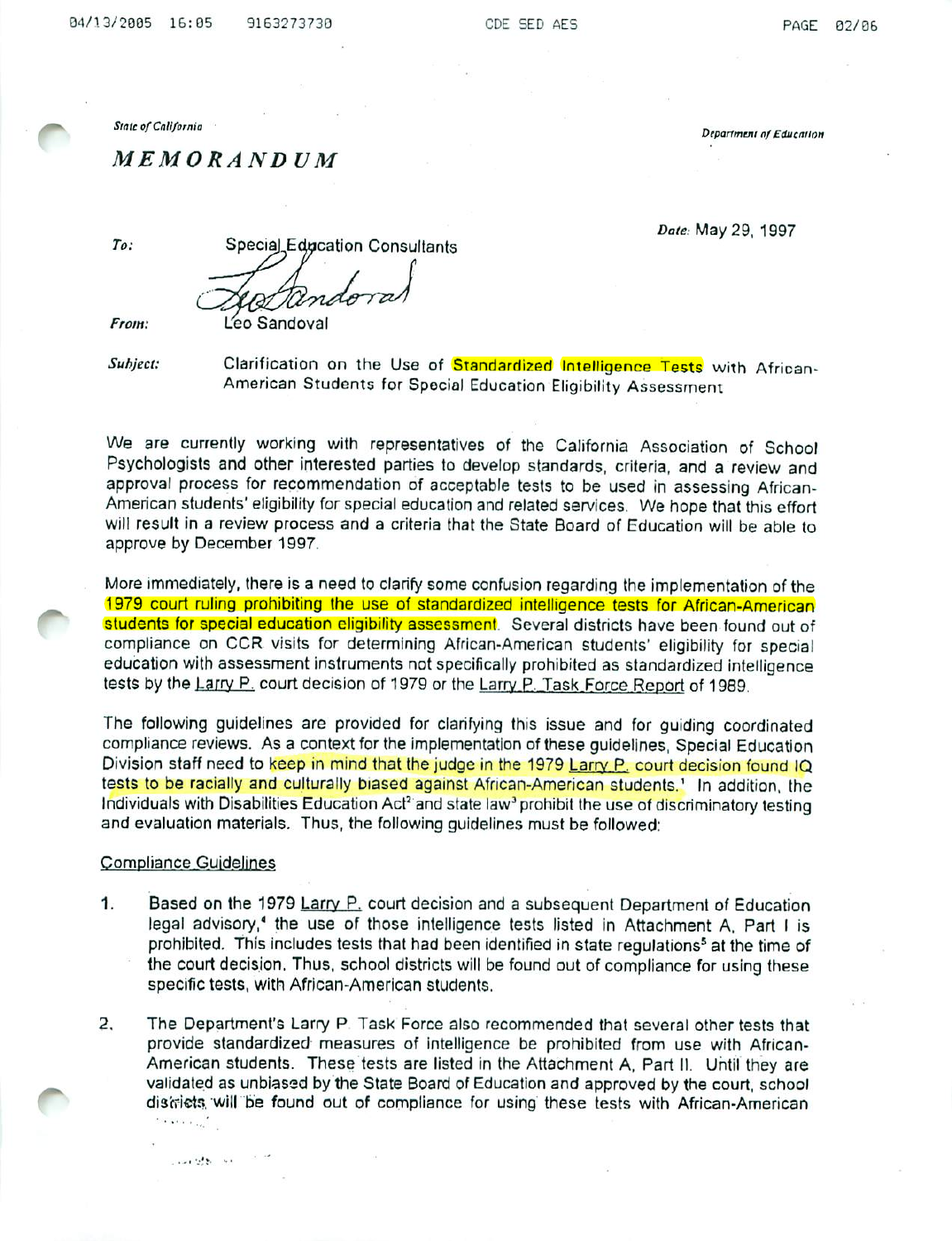Use of Intelligence Tests May 22.1997 Page 2

students. You are reminded that there may be other tests issued with similiar titles that are NOT prohibited.

- 3. The Larry P. Task Force also "cautioned" school assessment personnel about the use of other additional tests that might be regarded as IQ tests with African-American students These are listed in Attachment A, Part III. These tests may be used by qualified school staff for other specific purposes indicated in publishers' test manuals, such as measuring the listening vocabulary, perceptual processing, or reading comprehension of African-Amencan students. However, because these tests are designed to produce standardized intelligence scores as well as other specific measures for educational purposes, school districts will be found out of compliance for using these tests if there is noted scores that would provide a measure of intelligence of African-American students.
- 4. No other list of tests has been recognized by the Department of Education for the purpose of finding school districts out of compliance in testing African-American students for special education. Meanwhile, because the original Larry P. decision was not limited to a specific set or sets of standardized intelligence tests, school districts should be advised that any standardized measure of intelligence should not be used with African-American students until such time as they are validated as unbiased by the State Board of Education and approved by the court. There should be no "on-the-spot" judgements that result in finding districts out of compliance for using tests that are not listed.

For any districts that you found out of compliance during 1995-96 or 1996-97 CCRs for using tests that are not identified for use with African-American students, please remove their noncompliance status on item III-S25.

Thank you for your continued excellent work on behalf of students with disabilities. Should you have any questions about the content of this memorandum, please see Larry Boese.

#### Endnotes:

- 1. **Larry P. v. Riles, 485 F. Supp. 926-992 (1979).**
- 2. 20 U.S.C. 1412 (5) (C), 34 C.F.R. section 300.530.
- 3. California Education Code section 56320 (a).
- 4. California Department of Education Legal Advisory LO 1-92.
- 5. California Administrative Code, Title 5, Education, section 3401.

LDS:LB:bb . A:\LARRY\_P.MeM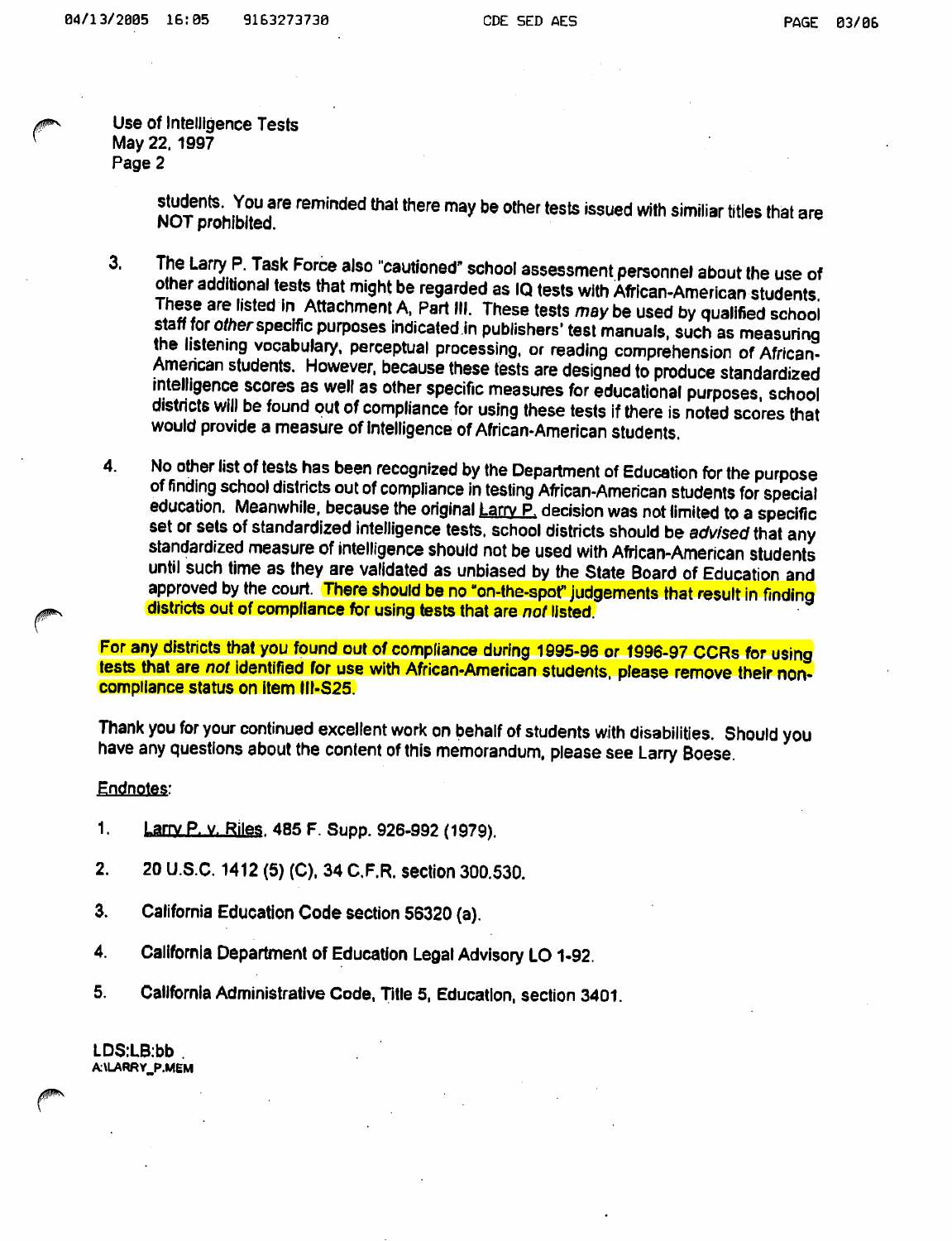### Attachment A - Part I

## Prohibited Tests for Black Assessments for Special Education

The basic list of intelligence tests from Larry P. included (Larry P. V. Riles, 495 F. Supp. 926  $(1979, p. 931):$ \*

- Arthur Point Scale
- Cattell Infant Intelligence Scale
- Columbia Mental Maturity Scale
- Draw-a-Person
- » Gessell Developmental Schedule
- Goodenough-Harris Drawing Test
- Leiter International Performance Scale
- Merrill-Palmer Pre-School Performance Test
- » Peabody Picture Vocabulary Test
- Raven Progressive Matrics
- Slosson Intelligence Test
- Stanford-Binet
- Van Alstyne Picture Vocabulary
- WISC, WISC-R, WAIS, WPPSI

\*This list was entered as evidence in the Larry P. case from an APA listing and from CAC Title 5 regulations in effect at that time.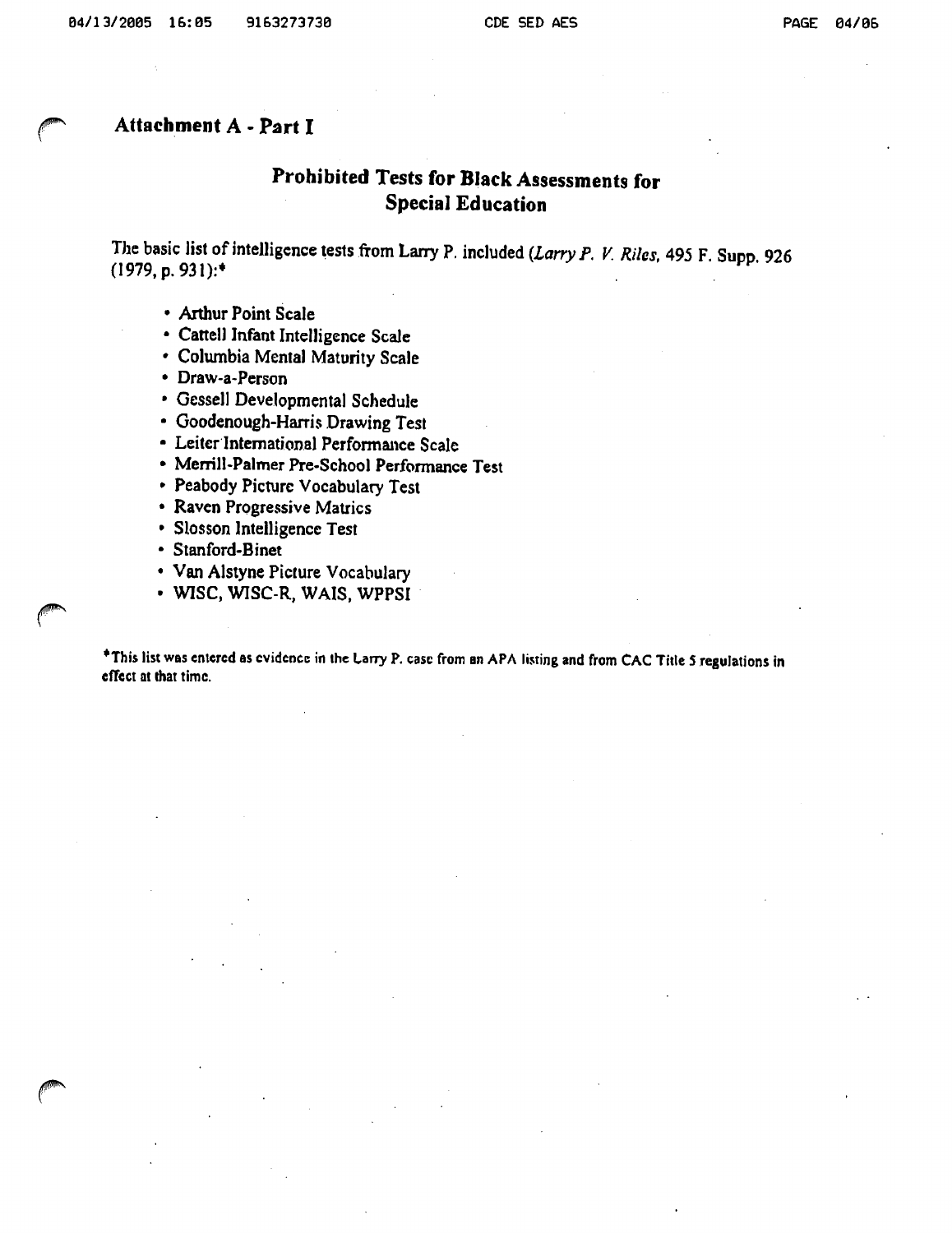### Attachment A - Part II

## Additional Standardized Intelligence Measures

The Larry P. Settlement (1986) prohibits the use of IQ tests with Black pupils for special education purposes. IQ tests are construed to mean any test which purports to be or is understood to be a standardized test of intelligence. Additional tests recommended as subject to the Larry P. prohibition would therefore, include but not be limited to the folJowing:

- Cognitive Abilities Test
- Expressive One-Word Picture Vocabulary Test
- K-ABC Mental Processing Subtests
- McCarthy Scales of Children's Abilities
- Structure of Intellect Learning Aptitude Test
- Tests of Non-Verbal Intelligence
- Tests of Cognitive Ability from the Woodcock-Johnson (including the cognitive section of the Bateria Woodcock Psico-Educativa en Espanol)
- Cognitive Subtest of the Battelle Developmental Inventories